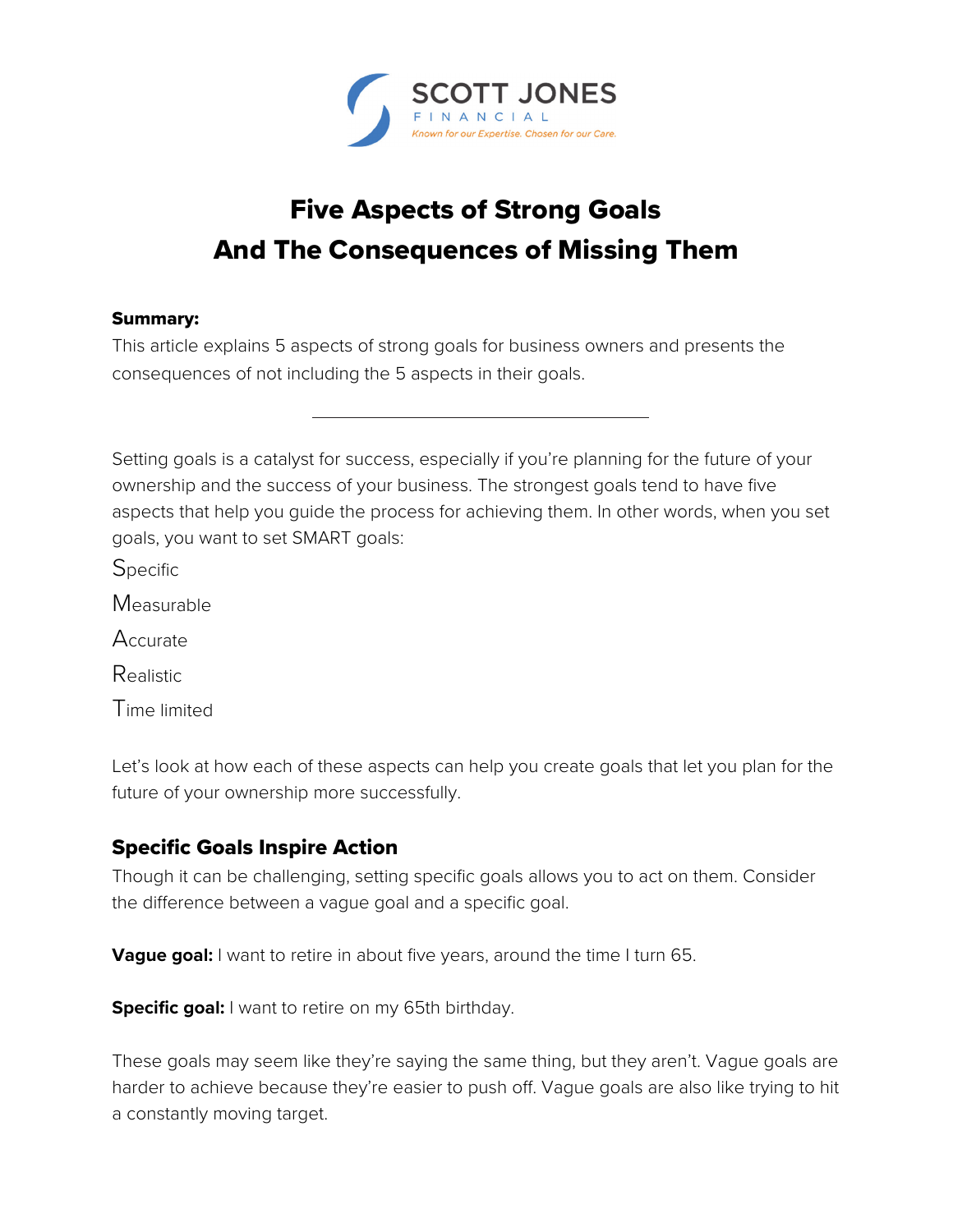Specific goals give you something tangible to aim at. They can also motivate you to start acting sooner, rather than later. Sometimes, business owners hesitate to set specific goals because they aren't sure how they'll achieve them. However, you're much more likely to make progress in achieving goals when you have a good idea for what you're pursuing.

When setting specific goals, it's important to remember that you can (and should) revisit and adjust them as necessary. Specific goals aren't necessarily written in stone. You can change them. Setting specific goals helps you focus on why you're pursuing the goal, how you'll act on it, and what happens as you act on it. Vague goals often get lost in the ether.

## Measurable Goals Keep You on Track

When your goals are measurable, you give yourself a baseline to determine your success. Saying "I want enough money to retire comfortably," isn't a measurable goal because it doesn't tell you how much you need and why or how you define comfortable. And if you don't know how to measure your goal, it's nearly impossible to determine how close or far you are from achieving it.

Instead, a goal such as, "I want to sell my business for \$15 million on this date in five years" is measurable. It gives you a number you want to achieve, a time frame in which to do it, and encourages you and your advisors to focus on doing things that help you achieve it.

## Accurate Goals Minimize Surprises

Many business owners underestimate how much money they'll need to retire with financial security. Some business owners believe that they'll actually need less money in retirement than they did while they owned their business, which is rarely the case. Instead of relying on gut feelings about what you'll need, a stronger strategy is to accurately determine what you need. Some of the best ways to do so are by working with professionals who can analyze your financial and business needs objectively.

Consider this example. You think you need \$3 million to retire comfortably, based on what you assume you'll spend and how long you'll live. So, you sell your business for enough money to get you \$3 million after taxes. After a few years, you realize that you can't do all the things you wanted because you don't have enough money. You consider starting a new small business, but can't. You want to continue to travel as you did before, but can't. While it's true that you achieved your goal, it turned out that your goal was inaccurate, which didn't let you retire as comfortably as you wanted.

Accuracy applies beyond financial security. For instance, you may realize that protecting your employees and maintaining company culture are more important than getting the absolute most money possible. Unless you can accurately assess what you want and why you want it, it can be extremely difficult to pursue those goals effectively.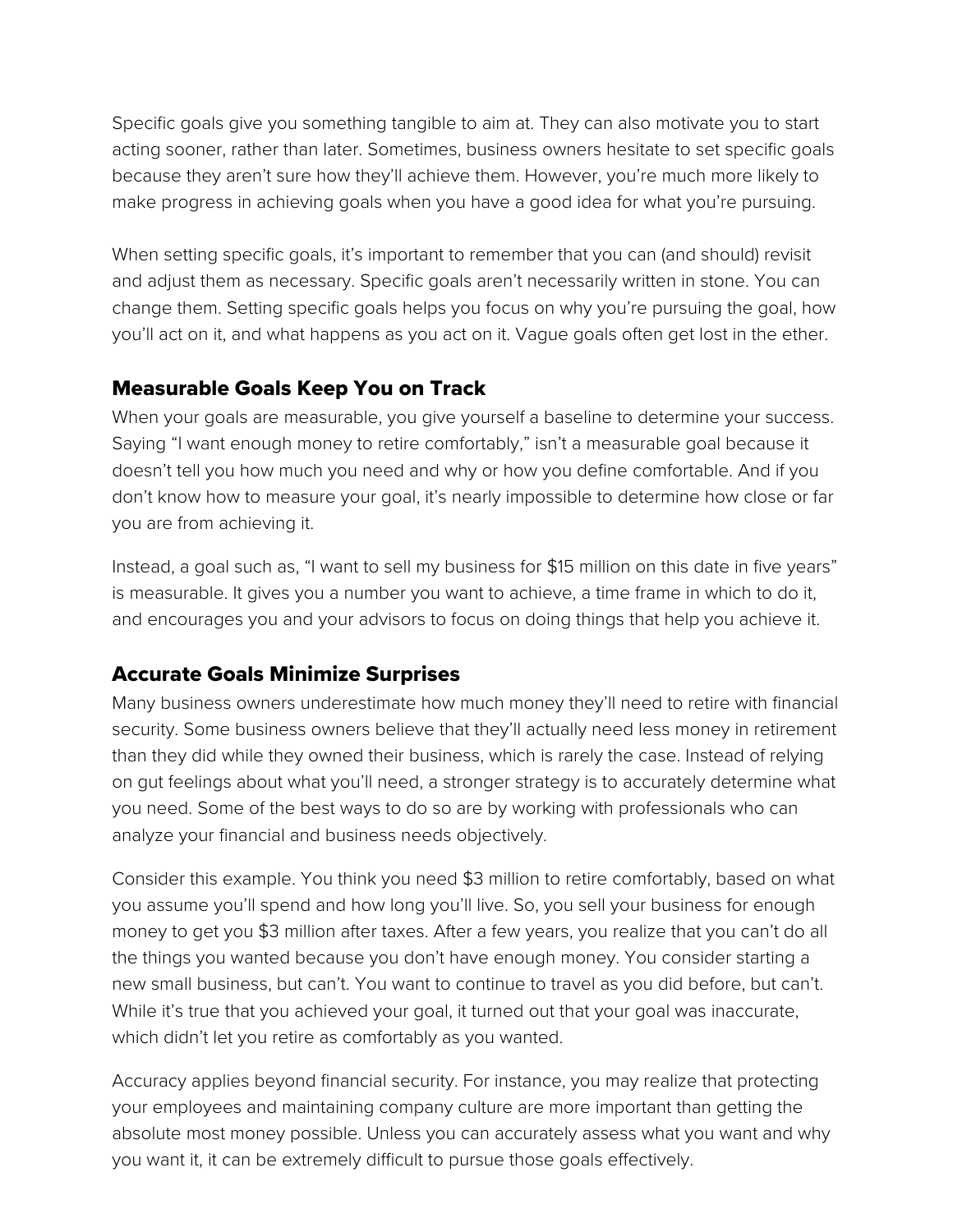## Realistic Goals Mitigate Disappointment

It's important to strive for the best, but it's just as important to be realistic with your goals. Unrealistic goals can stifle progress or make it impossible to even start pursuing your goals.

For example, picture a business owner who thinks he can sell his business at any time because he believes the business is worth \$5 million. Annual revenues have only topped \$1 million one time, and he makes all the big decisions himself. When he discovers that no one will give him even close to \$5 million unless he continues working at the company (but not as the owner), he gives up, thinking that if it's not worth \$5 million now, it never will be.

When your goals are realistic, it can motivate you to pursue them and stick with them even when obstacles arise. Realistic goals can still be ambitious, but they should also be attainable. Otherwise, it's too tempting to just give up.

### Time-Limited Goals Keep You Moving

Goals with deadlines keep you moving forward because they require you to reach certain milestones by a set time. This is especially important for business owners. As an owner, everyday responsibilities can fill your schedule up quickly. That often leaves you little to no time to focus on long-term goals.

When your goals have a deadline, it forces you to focus on what you must do to achieve your longer-term goals. "I don't have time for that" becomes an invalid excuse, which can motivate you to dedicate the necessary time to pursue your longer-term, bigger goals.

So, we encourage you to pair your SMART goals with some form of accountability – write them down, talk about them with your most trusted advisors, and give yourself rewards or consequences for goals that are achieved or missed. Bringing others into your SMART goals can increase your chances of success.

We strive to help business owners identify and prioritize their objectives with respect to their business, their employees, and their family. If you are ready to talk about your goals for the future and get insights into how you might achieve those goals, we'd be happy to sit down and talk with you. Please feel free to contact us at your convenience.

*The information contained in this article is general in nature and is not legal, tax, or financial advice. For information regarding your particular situation, contact an attorney, or a tax or financial advisor. The information in this newsletter is provided with the understanding that it does not render legal, accounting, tax, or financial advice. In specific cases, clients should consult their legal, accounting, tax, or financial advisor. This article is not intended to give advice or to represent our firm as qualified to give advice in all areas of professional services. Exit Planning is a discipline that typically requires the collaboration of multiple professional advisors. To the extent that*